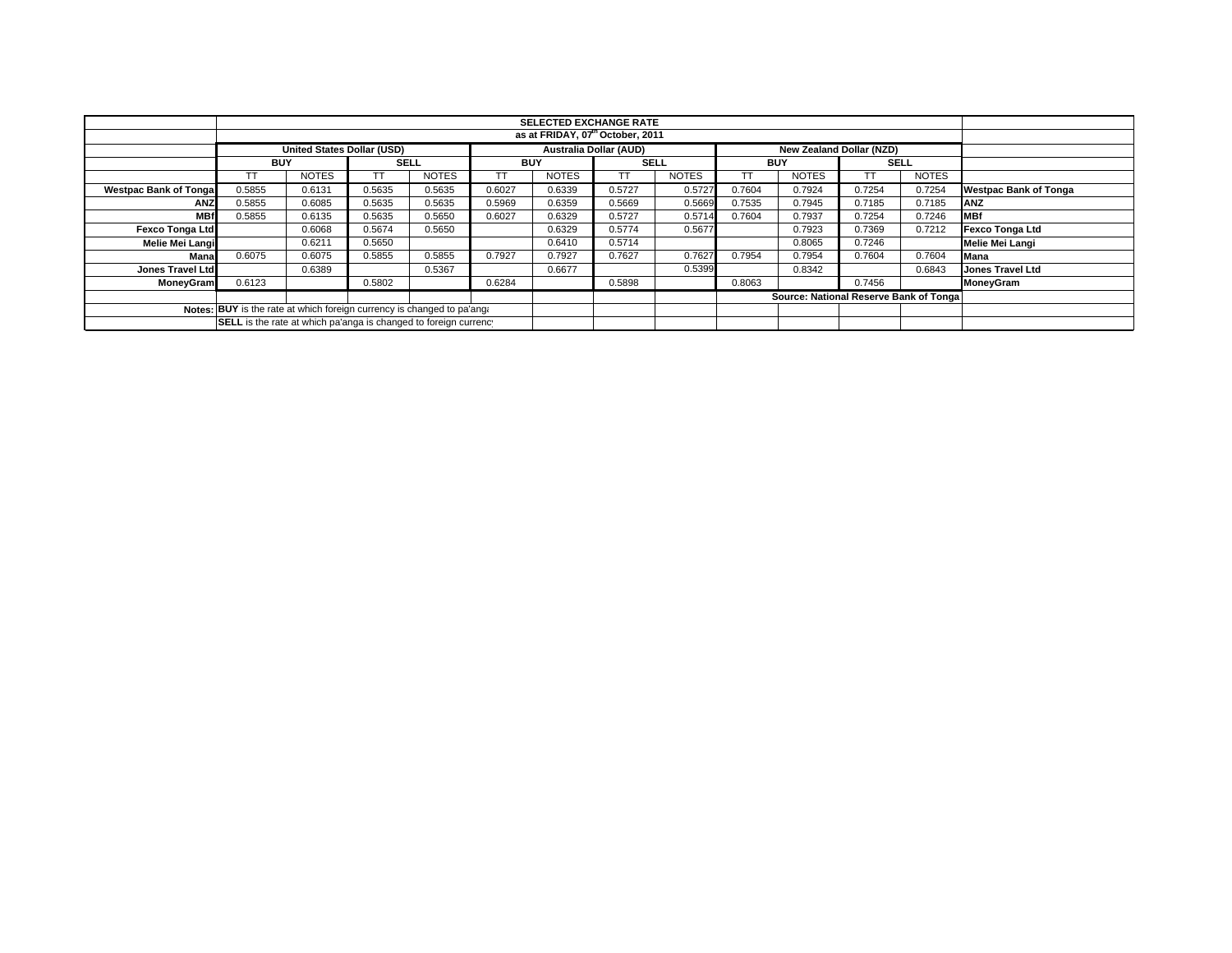|                                                                        |                                                                                                |              |             |              |            |              | <b>SELECTED EXCHANGE RATE</b><br>as at FRIDAY, 14 <sup>th</sup> October, 2011 |                                        |            |              |             |              |                              |
|------------------------------------------------------------------------|------------------------------------------------------------------------------------------------|--------------|-------------|--------------|------------|--------------|-------------------------------------------------------------------------------|----------------------------------------|------------|--------------|-------------|--------------|------------------------------|
|                                                                        |                                                                                                |              |             |              |            |              |                                                                               |                                        |            |              |             |              |                              |
|                                                                        | <b>Australia Dollar (AUD)</b><br><b>United States Dollar (USD)</b><br>New Zealand Dollar (NZD) |              |             |              |            |              |                                                                               |                                        |            |              |             |              |                              |
|                                                                        | <b>BUY</b>                                                                                     |              | <b>SELL</b> |              | <b>BUY</b> |              | SELL                                                                          |                                        | <b>BUY</b> |              | <b>SELL</b> |              |                              |
|                                                                        |                                                                                                | <b>NOTES</b> |             | <b>NOTES</b> |            | <b>NOTES</b> | TТ                                                                            | <b>NOTES</b>                           | TТ         | <b>NOTES</b> | TT          | <b>NOTES</b> |                              |
| <b>Westpac Bank of Tongal</b>                                          | 0.5968                                                                                         | 0.6251       | 0.5748      | 0.5748       | 0.5868     | 0.6177       | 0.5568                                                                        | 0.5568                                 | 0.7520     | 0.7836       | 0.7170      | 0.7170       | <b>Westpac Bank of Tonga</b> |
| <b>ANZ</b>                                                             | 0.5968                                                                                         | 0.6198       | 0.5748      | 0.5748       | 0.5824     | 0.6214       | 0.5524                                                                        | 0.5524                                 | 0.7451     | 0.7861       | 0.7101      | 0.7101       | ANZ                          |
| <b>MBf</b>                                                             | 0.5968                                                                                         | 0.6250       | 0.5748      | 0.5747       | 0.5868     | 0.6173       | 0.5568                                                                        | 0.5556                                 | 0.7520     | 0.7813       | 0.7170      | 0.7194       | <b>MBf</b>                   |
| <b>Fexco Tonga Ltd</b>                                                 |                                                                                                | 0.6185       | 0.5831      | 0.5759       |            | 0.6176       | 0.5670                                                                        | 0.5540                                 |            | 0.7836       | 0.7338      | 0.7132       | <b>Fexco Tonga Ltd</b>       |
| Rowenal                                                                |                                                                                                |              |             |              |            |              | 0.5600                                                                        |                                        |            |              | 0.7149      |              | Rowena                       |
| Melie Mei Langi                                                        |                                                                                                | 0.6329       | 0.5747      |              |            | 0.6250       | 0.5556                                                                        |                                        |            | 0.7937       | 0.7194      |              | Melie Mei Langi              |
| Mana                                                                   | 0.6188                                                                                         | 0.6188       | 0.5968      | 0.5968       | 0.6168     | 0.6168       | 0.5868                                                                        | 0.5868                                 | 0.7870     | 0.7870       | 0.7520      | 0.7520       | Mana                         |
| Jones Travel Ltd                                                       |                                                                                                | 0.6508       |             | 0.5474       |            | 0.6525       |                                                                               | 0.5261                                 |            | 0.8254       |             | 0.6763       | <b>Jones Travel Ltd</b>      |
| <b>MoneyGram</b>                                                       | 0.6292                                                                                         |              | 0.5948      |              | 0.6162     |              | 0.5778                                                                        |                                        | 0.8046     |              | 0.7412      |              | MoneyGram                    |
|                                                                        |                                                                                                |              |             |              |            |              |                                                                               | Source: National Reserve Bank of Tonga |            |              |             |              |                              |
| Notes: BUY is the rate at which foreign currency is changed to pa'ang. |                                                                                                |              |             |              |            |              |                                                                               |                                        |            |              |             |              |                              |
|                                                                        | SELL is the rate at which pa'anga is changed to foreign currency                               |              |             |              |            |              |                                                                               |                                        |            |              |             |              |                              |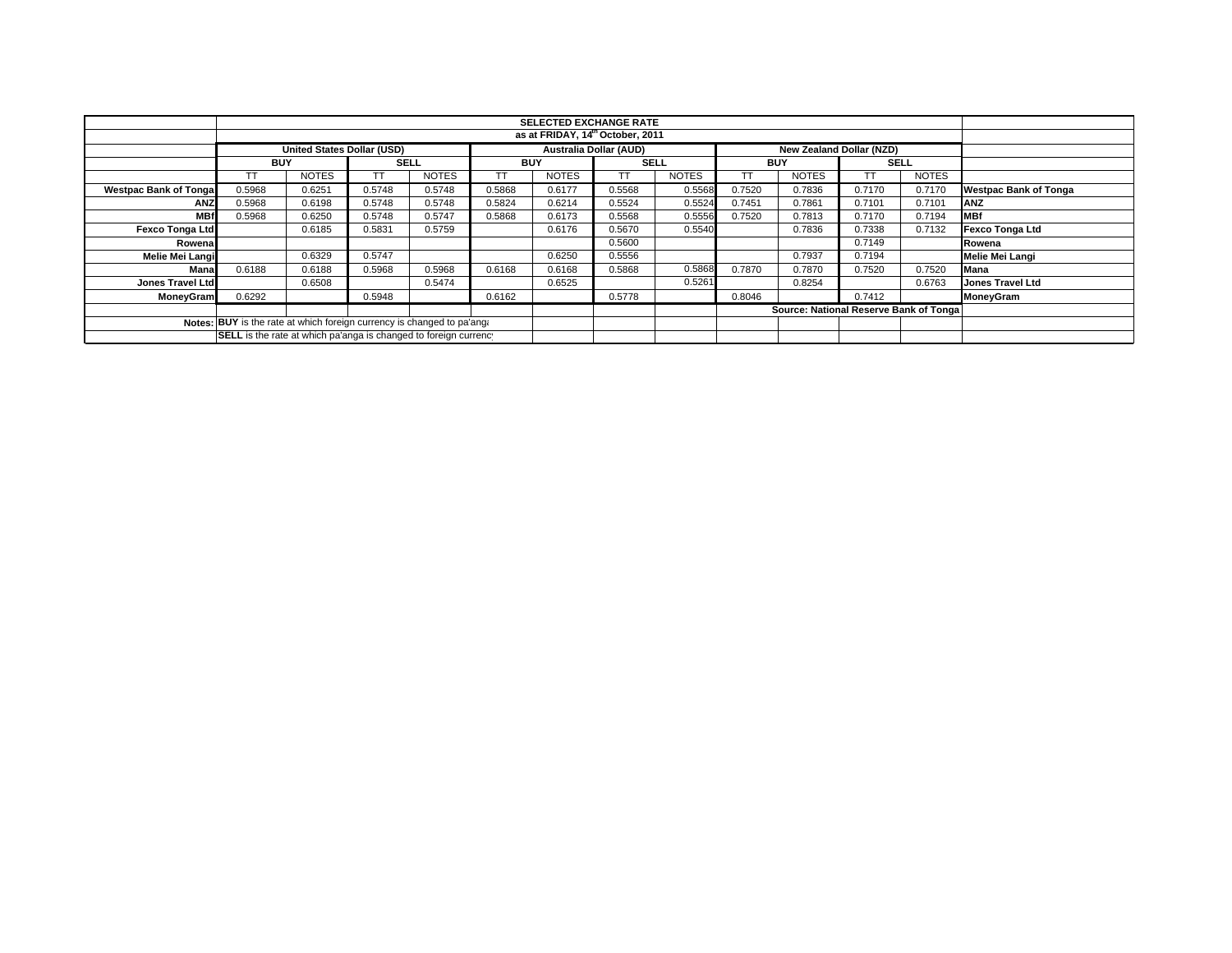|                              | <b>SELECTED EXCHANGE RATE</b>                                                                  |              |        |              |        |              |        |              |        |                                        |        |              |                              |
|------------------------------|------------------------------------------------------------------------------------------------|--------------|--------|--------------|--------|--------------|--------|--------------|--------|----------------------------------------|--------|--------------|------------------------------|
|                              |                                                                                                |              |        |              |        |              |        |              |        |                                        |        |              |                              |
|                              | <b>Australia Dollar (AUD)</b><br><b>United States Dollar (USD)</b><br>New Zealand Dollar (NZD) |              |        |              |        |              |        |              |        |                                        |        |              |                              |
|                              | <b>BUY</b>                                                                                     |              |        | <b>SELL</b>  |        | <b>BUY</b>   |        | <b>SELL</b>  |        | <b>BUY</b>                             |        | <b>SELL</b>  |                              |
|                              |                                                                                                | <b>NOTES</b> | ТT     | <b>NOTES</b> | TT     | <b>NOTES</b> | ТT     | <b>NOTES</b> |        | <b>NOTES</b>                           |        | <b>NOTES</b> |                              |
| <b>Westpac Bank of Tonga</b> | 0.5999                                                                                         | 0.6284       | 0.5779 | 0.5779       | 0.5882 | 0.6192       | 0.5582 | 0.5582       | 0.7578 | 0.7896                                 | 0.7228 | 0.7228       | <b>Westpac Bank of Tonga</b> |
| <b>ANZ</b>                   | 0.5999                                                                                         | 0.6229       | 0.5779 | 0.5779       | 0.5830 | 0.6220       | 0.5530 | 0.5530       | 0.7505 | 0.7915                                 | 0.7155 | 0.7155       | ANZ                          |
| <b>MBf</b>                   | 0.5999                                                                                         | 0.6289       | 0.5779 | 0.5780       | 0.5882 | 0.6173       | 0.5582 | 0.5587       | 0.7578 | 0.7874                                 | 0.7228 | 0.7246       | <b>IMBf</b>                  |
| Fexco Tonga Ltd              |                                                                                                | 0.6217       | 0.5873 | 0.5789       |        | 0.6182       | 0.5707 | 0.5546       |        | 0.7893                                 | 0.7438 | 0.7184       | Fexco Tonga Ltd              |
| Rowena                       |                                                                                                |              |        |              |        |              | 0.5600 |              |        |                                        | 0.7149 |              | Rowena                       |
| Melie Mei Langi              |                                                                                                | 0.6369       | 0.5780 |              |        | 0.6289       | 0.5587 |              |        | 0.8000                                 | 0.7246 |              | Melie Mei Langi              |
| Mana                         | 0.6219                                                                                         | 0.6219       | 0.5999 | 0.5999       | 0.6182 | 0.6182       | 0.5882 | 0.5882       | 0.7928 | 0.7928                                 | 0.7578 | 0.7578       | <b>Mana</b>                  |
|                              |                                                                                                |              |        |              |        |              |        |              |        | Source: National Reserve Bank of Tonga |        |              |                              |
|                              | Notes: BUY is the rate at which foreign currency is changed to pa'ang.                         |              |        |              |        |              |        |              |        |                                        |        |              |                              |
|                              | SELL is the rate at which pa'anga is changed to foreign currency                               |              |        |              |        |              |        |              |        |                                        |        |              |                              |